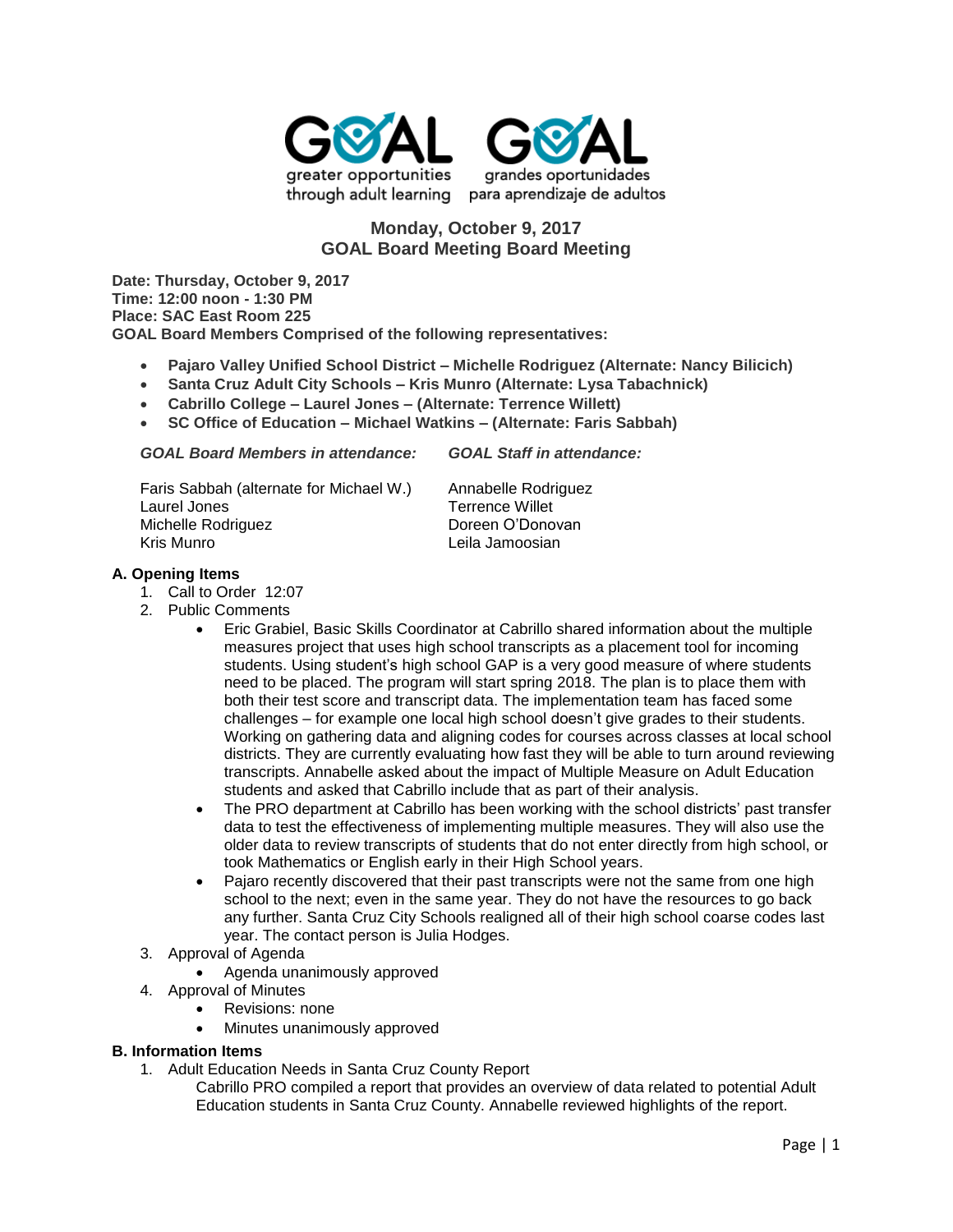- Santa Cruz City Schools collects data on what language the student's parents speak in the schools. Parents also choose a communication language at the beginning of the school year.
- There was a discussion about how we plan to use this data and what data is most helpful to that end. We already do have a lot of data. Part of the reason we are doing this to so measure the impact GOAL is having on Adult Education across the county. Decide what data provides us the best information we can act on.
- Concern was raised about how there was a lot of data presented today and it is difficult to review it all. Annabelle explained that this would be an overview presentation today and we would not be digging into the elements of the report.
- Suggestions for possible data points to collect:
	- Attainment of high school degrees
	- See English Language Learners progress at the same rate as English Speaking
	- Number of students who come to Cabrillo
	- Geography for example.
	- Quality of programing data
	- There may be many other factors.
- Look at a 2 year snapshot of the data. Let's focus on solutions that work. Does it work and can we scale it?
- Today's discussion is aligned with the AEBG goals as outlined in the workplan.

## **RECOMMENDATION:**

- Add data review to all future board meeting agendas.
- Reviewing data will be a standing item at future board meetings.
- Develop metrics to measure the data.
- Review ESL and GED attainment at the next meeting. Review CASAS data when it becomes available.
- 2. Member Work Plan DRAFT
	- Annabelle made changes to the template based on feedback from prior meeting. A template can be completed for each work area
	- The completed forms will inform the end of the year report. We will be able to see what was accomplished by looking at the measurable outcomes. We will also be able to see how much was spent on each of the program areas to compare money spent and outcomes.
	- Annabelle will work closely with Adult Ed directors and PVUSD finance office. Michelle Rodriguez shared that PVUSD and Adult School has a new finance person coming online 10/18/17 who will be helping with this.
	- The goal is to complete this template to reflect what adult education is offering in 17/18.
	- Suggestion to do chunks if it can't get all done by then. For example only ESL.
	- Measurable outcomes
		- Increase pass fail form x rate to y rate
		- Helpful to link back to past results.
		- Maybe get a baseline this year but would like last year's rates.
		- PVUSD is transitioning to a new data system so that makes it more difficult.
	- Will hold steering committee meetings beginning of Jan. 2018. Memo will go out with details

## **RECOMMENDATION:**

- More clearly define the outcomes on the template.
- 3. Adult Education Professional Development Day
	- Four regional consortiums are coordinating and implementing an Adult Education Professional Development day Oct. 27, 2017.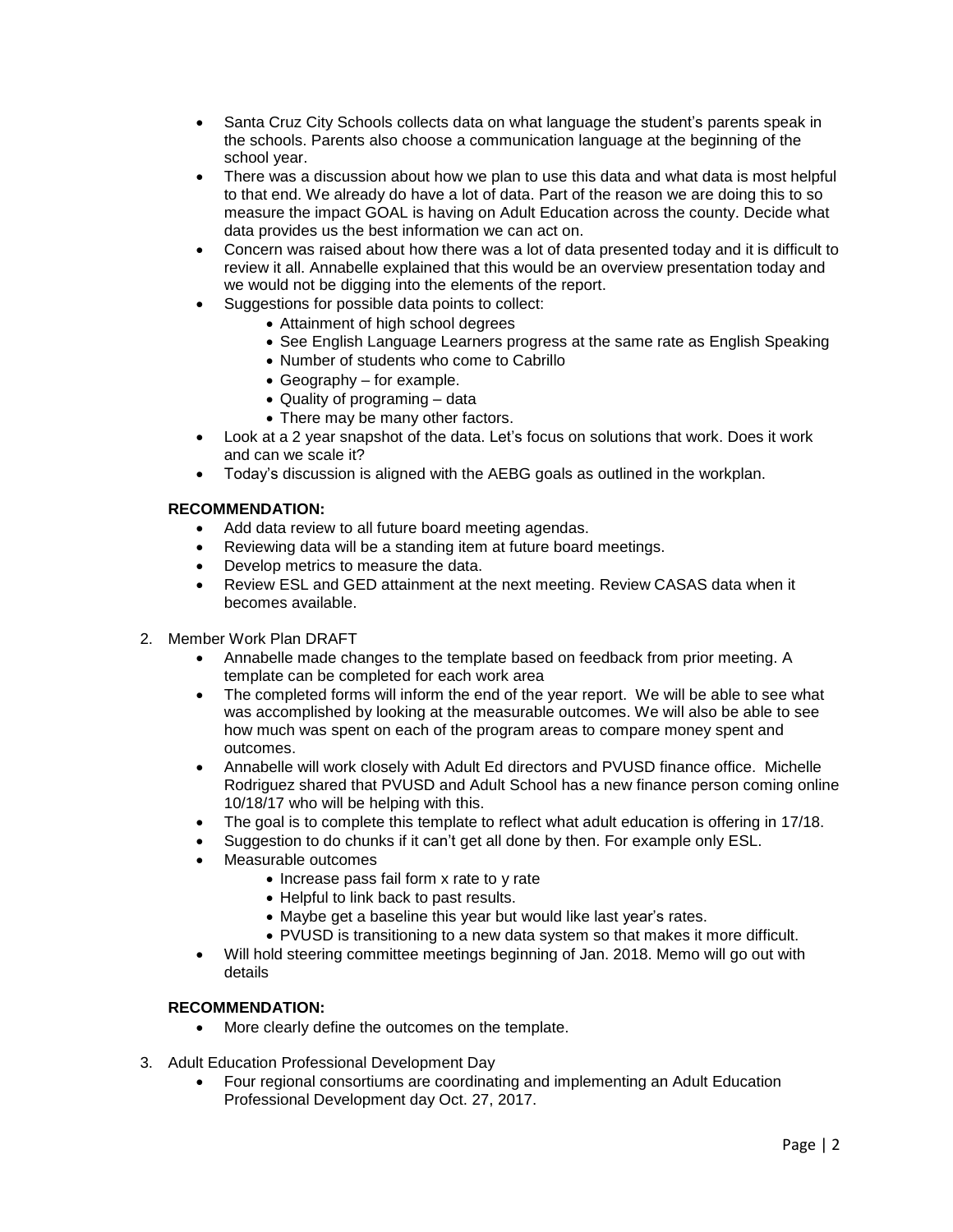- Invited Laurel and Michelle to do an opening. Laurel isn't available.
- Target audience includes instructors from both the community colleges and the adult schools.
- Focus on a framework to connect adult schools to community colleges and Adult Learning Theory.
- The adult school would like a head count update.

### **RECOMMENDATION:**

- Provide details on how many people have signed up thus far.
- 4. Regional Marketing Initiatives & Work Plan Progress
	- Annabelle is executing the previously developed marketing plan.
	- Brochure
		- Creating a GOAL brochure that focuses on why to return to get a GED and the other GOAL focus areas: utilizing Non-credit, accessing ELS free classes etc., promoting all adult education in the County.
		- Brochure will be both motivational and show how to enter the adult education delivery system.
		- Brochure is a way for people to get excited and get the information they want to learn more about.
		- Annabelle shared Cabrillo's Non Credit brochure as the model for the GOAL brochure. The information in the brochure will be mirrored on the website with more detail and links.
	- Website
		- Suggested that the website needs to have an interactive feel to it.
		- Suggested that it should provide answers to specific questions.
		- Want website to be user friendly.
		- Want to be a tool for adult learners in the community. Each tab in the brochure will be a section on the website. How to enter Adult Education programs in the county.
		- Suggestion to add "a what's near me page" with maps.
	- CTE Discussion
		- CTE for K12 has very specific criteria. Must be a sequence of at least 2 courses.
		- Suggestion was made that the definition of CTE be made very clear for GOAL. Annabelle stated we will only list the 14 officially designated CTE programs that lead to a certificate that are available in the consortium area.
		- Do we have a pathway offered for all 14 areas in the county? Yes.
		- Annabelle is in contact with Rob Hoffman at PVUSD regarding their CTE program.
		- It was made clear that Career exploration and CTE aren't the same thing.
	- Faris stated that the Santa Cruz County Office of Education would like to be a partner with GOAL even though they are not receiving funds. The county recently started new pathways in Tourism/hospitality and building trades. They have existing programs in dental and medical. Mark Hodges is coordinating.

#### **RECOMMENDATION:**

- Build website that provides answers to specific questions for potential Adult Education students might ask including what is offered "near me" geographically.
- Clearly define CTE.
- Include Santa Cruz County Office of Education as a partner
- 5. Bridges & Transition